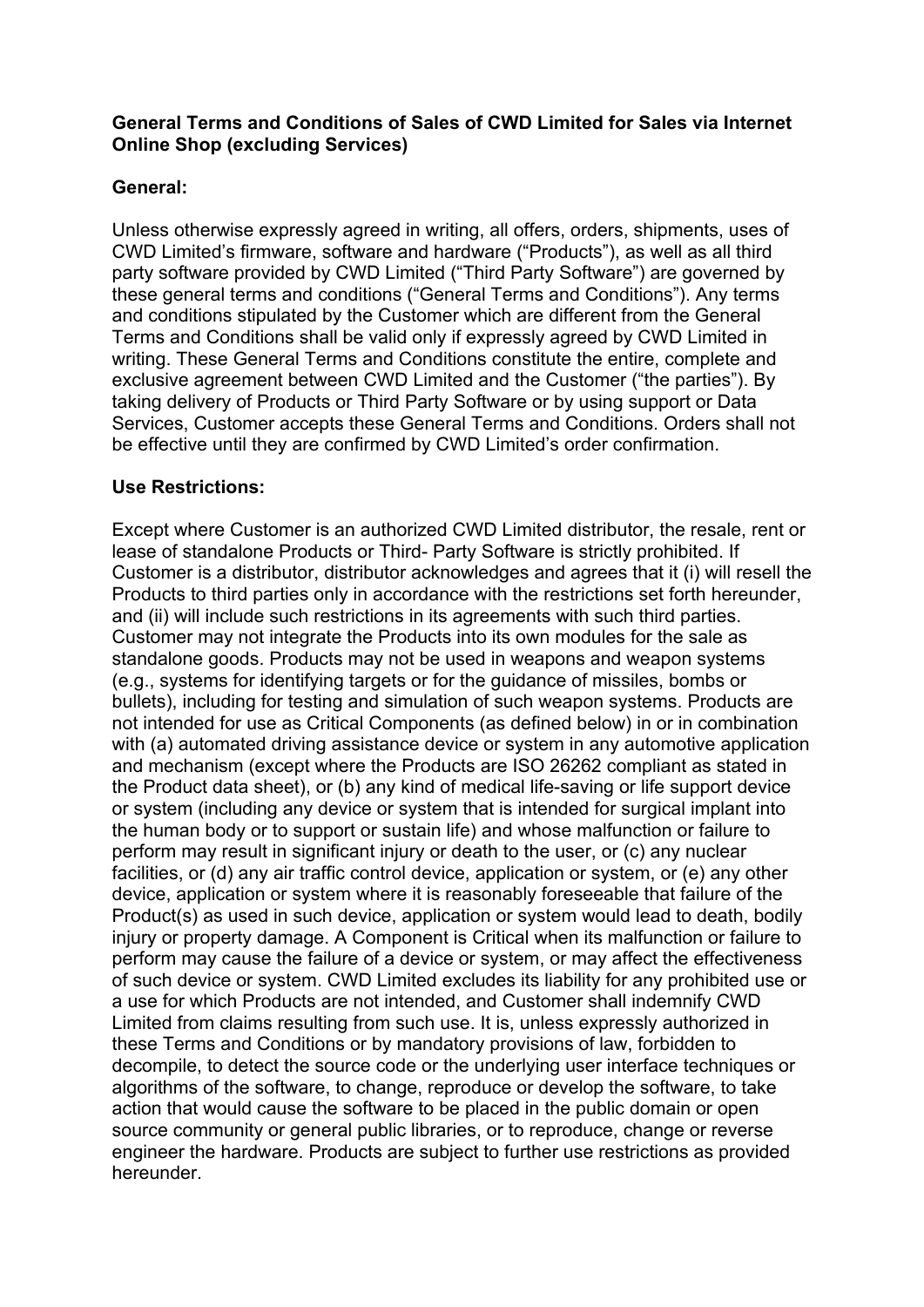## **Price:**

All prices and charges on CWD Limited's website include packaging costs and exclude VAT, other taxes, withholding tax, duties, bank charges and fees. Shipment costs are deducted from the Customers credit card if no valid account number with an express carrier/package delivery company is specified in the order. CWD Limited reserves the right to modify prices for Products not yet shipped if supplier material or component prices have changed or as provided for under article 10 and shall notify the Customer thereof as soon as possible.

## **Payment Terms:**

CWD Limited only accepts prepayments by credit card. Credit card data are encrypted in SSL technology and will be kept confidential. No data will be transferred to third parties unless necessary for the transaction. With the placement of an online purchase order, the Customer agrees that his credit card will be debited for costs of the purchase, shipment, taxes, transportation insurance and/or customs charges.

## **Delivery/Risk:**

Delivery is DAP (Incoterms 2010). Late delivery shall not justify termination of the order. Partial delivery is allowed.

#### **Shipment:**

Products are shipped by CWD Limited at Customer's cost and risk to the address indicated in the order. Shipments are in multiples of minimum order quantity (MOQ) as applicable for each Product type. For quantities below MOQ a surcharge applies. Delivery times may be extended in the case suppliers extend delivery times or are no longer able to deliver. CWD Limited shall notify Customer of any extension.

## **Incoming Inspection:**

Customer shall perform incoming inspection as necessary to ascertain that the Products shipped correspond to the order confirmation. Customer may reject those Products that do not correspond to the order confirmation within five (5) business days from the receipt of shipment. In the event Customer does not reject the Products within the five (5) business day period, Customer shall be deemed to have accepted the delivered Products in full.

## **Return Policy:**

In the event that the Customer wishes to return a shipment without any warranty or incoming inspection claims, the Customer agrees to pay a restocking and handling fee of 50% of the Product price. Shipping for returned shipments is at the responsibility and cost of the Customer. Products can only be returned after receiving a confirmation which can be requested at support@cwdin.com. Only unopened shipments in their original packaging can be returned. Products sold under a Non-Cancellable, Non-Returnable (NCNR) purchase order cannot be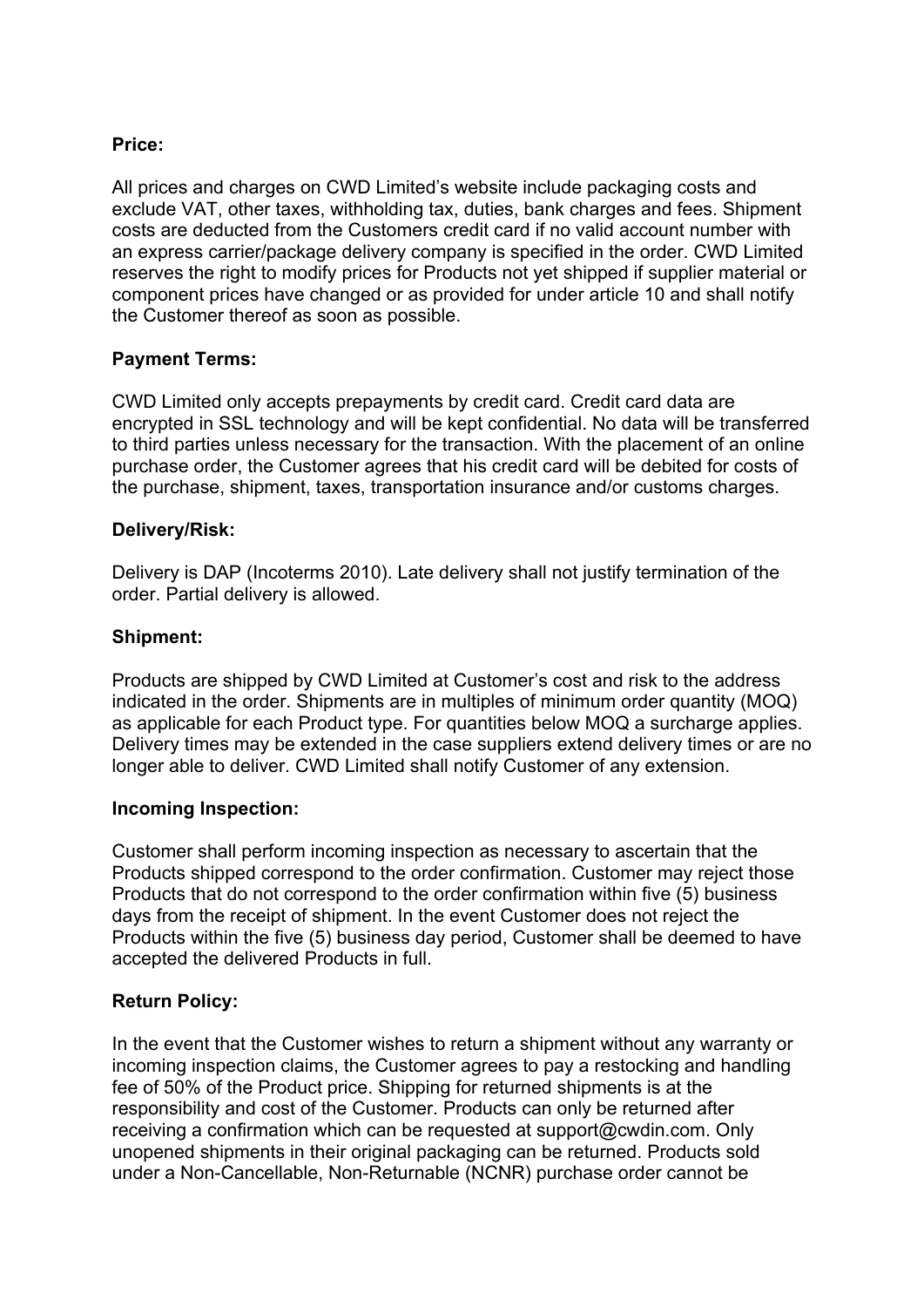returned. Once your return is received and inspected, we will send you an email to notify you that we have received your returned item. We will also notify you of the approval or rejection of your refund. If you are approved, then your refund will be processed, and a credit will automatically be applied to your credit card or original method of payment, within 7-10 days. To return your product, you should mail your product to: A-1002, Rupa Solitaire, Millenium Business Park, Mahape, Navi Mumbai 4000710 Maharashtra, India.

#### **Warranties:**

CWD Limited's Product warranty applies for a period of twelve (12) months from the date of delivery for any proven defects due to bad material or poor workmanship of CWD Limited's hardware. Under the warranty, CWD Limited undertakes, at its sole discretion, to repair or, replace the defective hardware or to reimburse the purchase price for the defective hardware. It is the Customer's responsibility to arrange and pay the return shipment of the defective hardware to CWD Limited. Return shipment will only be accepted if such shipment is in accordance with the conditions of CWD Limited's Return Material Authorization (RMA) Request form. Repaired or replaced hardware will be warranted hereunder only for the remaining portion of the original warranty period. Any guarantee or additional warranty, implied warranty (merchantability or fitness for a particular purpose) or any return due to reasons other than the above-mentioned is expressly excluded. Any removed hardware shall become CWD Limited's property. The Customer shall bear the associated costs of replacement of any defective hardware (i.e. removing, transporting and reinstalling). Excluded from CWD Limited's warranty are all defects, which result from normal wear and tear or damaging external influences (e.g. electromagnetic, electrolytic, chemical, weather, air pollution), unapproved repairs, improper maintenance or storage, failure to observe the user manual and mounting instructions, excessive loading, inappropriate or insufficient testing, inappropriate material or processes, failure to implement or to enable the implementation of updates or upgrades of firmware or software (through firmware over the air or otherwise) as recommended by CWD Limited. Before mass-production, Customer shall perform tests as necessary to assure that the Products are fit for the purpose intended by the Customer. CWD Limited's warranty applies only to Products that are identified as "Initial Production", "Mass Production" or "End of Life" and not to samples. The warranty terminates upon the Customer's breach of any obligation under the General Terms and Conditions. A warranty claim must be made within three (3) days after discovery of the defect by Customer, otherwise CWD Limited's warranty coverage shall not apply. Support is provided on an "as is" basis and CWD Limited, its affiliates and third party licensors expressly disclaim all warranties, whether express, implied or statutory.

## **Standard Essential Patents:**

Customer is entitled to use CWD Limited's modules based on the licenses for patents which are essential for the 2G, 3G and/or 4G standards ("Standard Essential Patents")granted to CWD Limited at the date of the quote/offer to Customer for the relevant Cellular Product Use Restriction category (as defined below). New Standard Essential Patent licenses entered into by CWD Limited after the date of the quotation/offer may result in price increases to reflect increased royalty costs. This